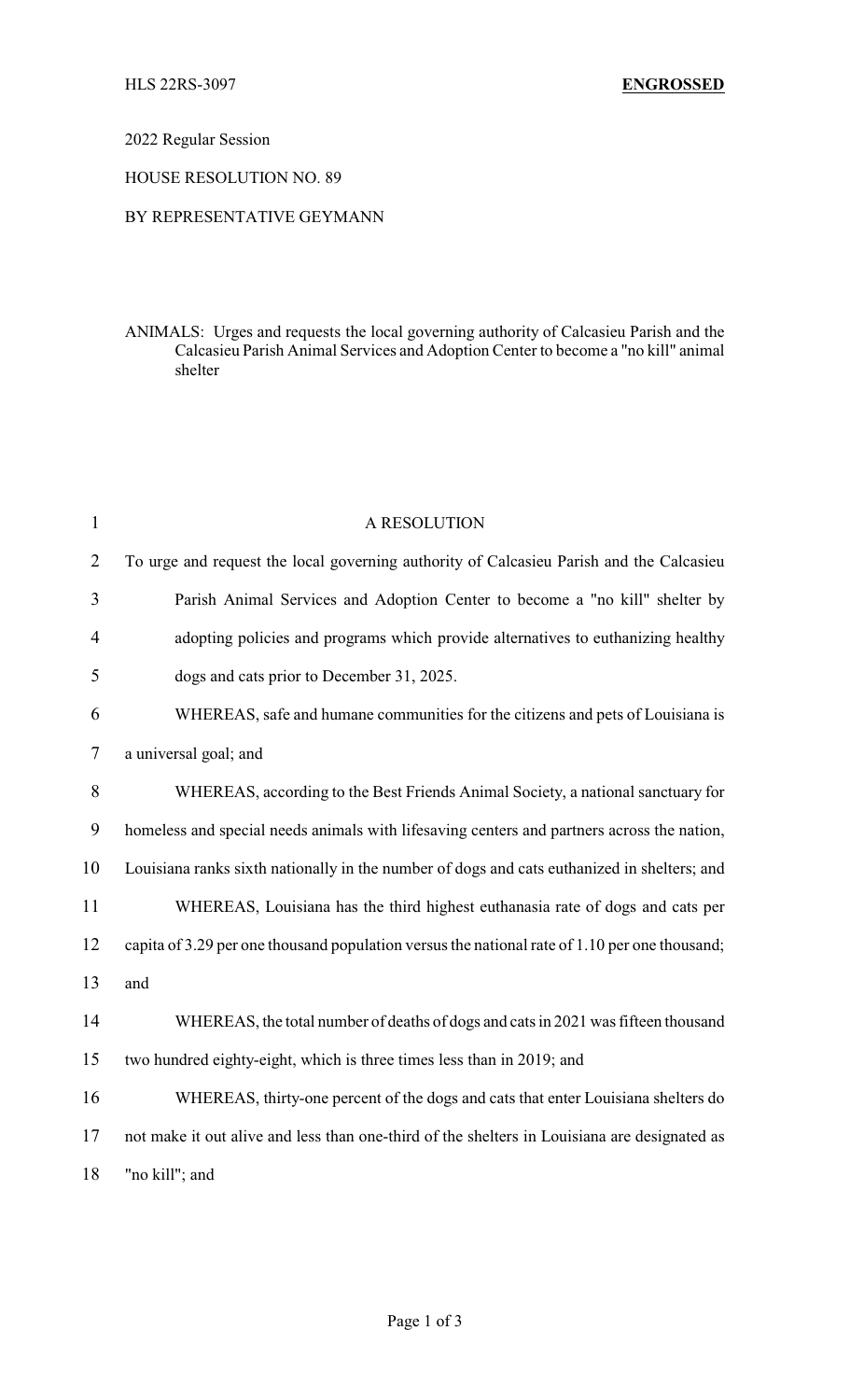WHEREAS, many of the pets that are euthanized each year are healthy or treatable 2 pets that could be placed in homes or feral cats that could be trapped, neutered, and released; and WHEREAS, a national survey conducted for the Best Friends Animal Society revealed that seventy-one percent of citizens do not want cats impounded and euthanized; and WHEREAS, many Louisiana shelters are implementing new and innovative programs and policies to provide alternatives to euthanizing dogs and cats; and WHEREAS, these policies and programs include volunteer foster care networks; adoption programs; medical and behavioral programs; public education and awareness programs; feral cat trap, neuter, vaccinate, and return programs; animal socialization programs; and many others; and WHEREAS, the Best Friends Animal Society has introduced a humane initiative to end the euthanization of dogs and cats in shelters in the United States by 2025. THEREFORE, BE IT RESOLVED that the House of Representatives of the Legislature of Louisiana does hereby urge and request the local governing authority of Calcasieu Parish and the Calcasieu Parish Animal Services and Adoption Center to become a "no kill" shelter by adopting policies and programs which provide alternatives to euthanizing healthy dogs and cats prior to December 31, 2025. BE IT FURTHER RESOLVED that the Calcasieu Parish Animal Services and Adoption Center should make every attempt possible to identify or validate ownership of an animal prior to any euthanasia of an animal takes place. BE IT FURTHER RESOLVED that a copy of this Resolution be transmitted to the local governing authority of Calcasieu Parish and the manager of the Calcasieu Parish Animal Services and Adoption Center.